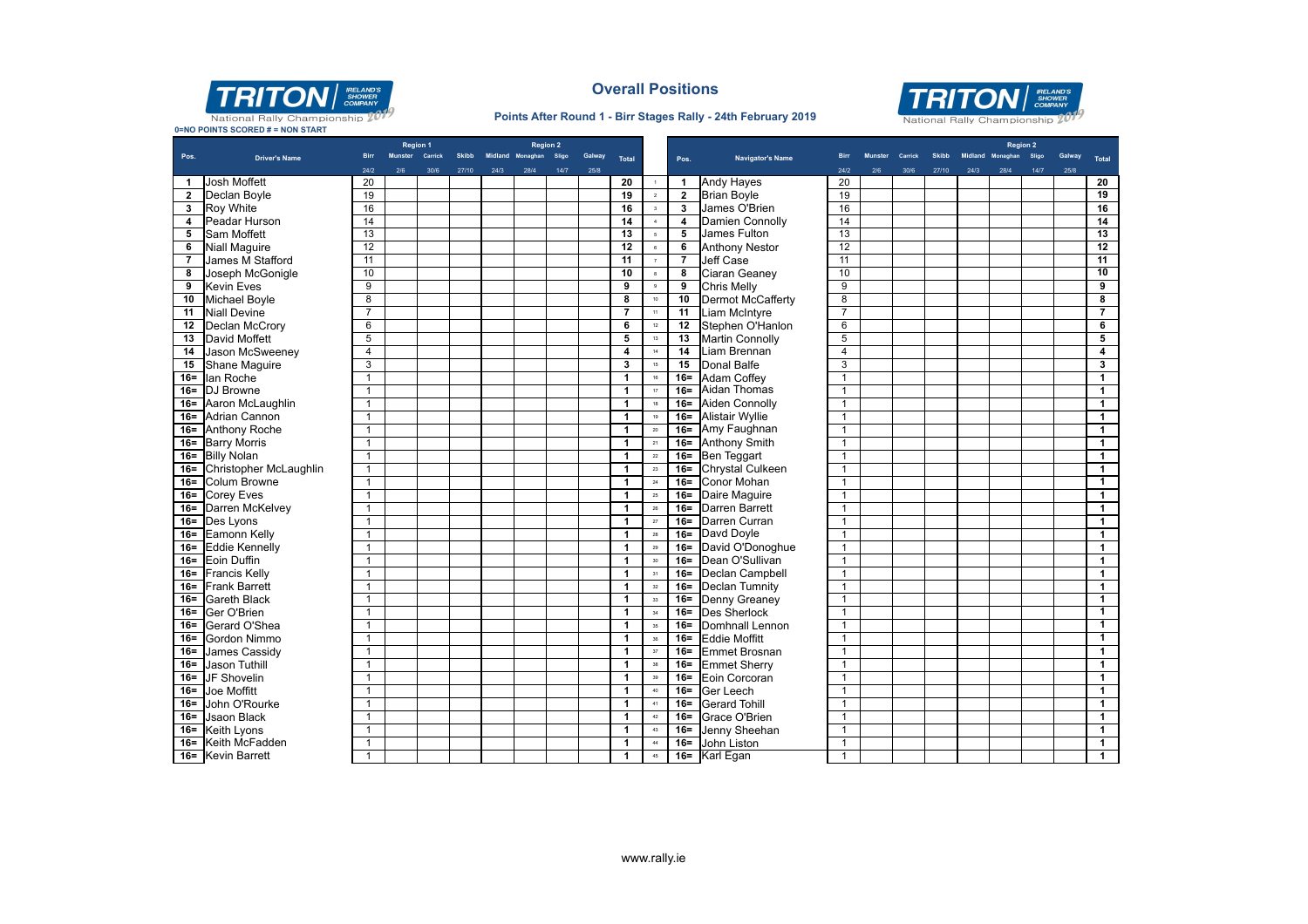

### **Overall Positions**

#### **Points After Round 1 - Birr Stages Rally - 24th February 2019**



**0=NO POINTS SCORED # = NON START**

|      |                          |             | <b>Region 1</b> |         |              |      | <b>Region 2</b>  |       |        |              |    |        |                           |             |     |         |              |      | <b>Region 2</b> |      |      |                         |
|------|--------------------------|-------------|-----------------|---------|--------------|------|------------------|-------|--------|--------------|----|--------|---------------------------|-------------|-----|---------|--------------|------|-----------------|------|------|-------------------------|
| Pos. | <b>Driver's Name</b>     |             | <b>Munster</b>  | Carrick | <b>Skibb</b> |      | Midland Monaghan | Sligo | Galway | Total        |    | Pos.   | <b>Navigator's Name</b>   | <b>Birr</b> |     | Carrick | <b>Skibb</b> |      | <b>Monaghan</b> |      |      | <b>Total</b>            |
|      |                          | 24/2        | 2/6             | 30/6    | 27/10        | 24/3 | 28/4             | 14/7  | 25/8   |              |    |        |                           | 24/2        | 2/6 | 30/6    | 27/10        | 24/3 | 28/4            | 14/7 | 25/8 |                         |
|      | 16 = Lee Hastings        |             |                 |         |              |      |                  |       |        |              | 46 | $16=$  | Kathleen Kennedy          |             |     |         |              |      |                 |      |      | $\overline{1}$          |
|      | 16= Lloyd Hutchinson     |             |                 |         |              |      |                  |       |        |              | 47 | $16 =$ | <b>Kerrill Dempsey</b>    |             |     |         |              |      |                 |      |      | $\overline{1}$          |
|      | 16= Michael Dowling      |             |                 |         |              |      |                  |       |        |              | 48 | $16 =$ | Loretta Kelly             |             |     |         |              |      |                 |      |      | $\mathbf{1}$            |
|      | 16= Michael McDaid       |             |                 |         |              |      |                  |       |        |              | 49 | $16 =$ | <b>Martin Brady</b>       |             |     |         |              |      |                 |      |      | $\mathbf{1}$            |
|      | 16= Michael Rodgers      |             |                 |         |              |      |                  |       |        |              | 50 | $16 =$ | Mary O'Shea               |             |     |         |              |      |                 |      |      | $\mathbf{1}$            |
|      | 16= Michael Tumilty      |             |                 |         |              |      |                  |       |        |              | 51 | $16 =$ | Michael O'Donnell         |             |     |         |              |      |                 |      |      | $\overline{1}$          |
|      | 16= Mike Quinn           |             |                 |         |              |      |                  |       |        |              | 52 | $16 =$ | Paddy King                |             |     |         |              |      |                 |      |      | $\overline{1}$          |
|      | 16 = Neil Tohill         |             |                 |         |              |      |                  |       |        |              | 53 | $16=$  | Pascal McCarney           |             |     |         |              |      |                 |      |      | $\overline{1}$          |
|      | 16= Nick Barnett         |             |                 |         |              |      |                  |       |        |              | 54 | $16=$  | Peter Foy                 |             |     |         |              |      |                 |      |      | $\overline{1}$          |
|      | 16= Paul Barrett         |             |                 |         |              |      |                  |       |        |              | 55 | $16 =$ | Sara McFadden             |             |     |         |              |      |                 |      |      | $\overline{1}$          |
|      | 16= Rory Thomas          |             |                 |         |              |      |                  |       |        |              | 56 | $16=$  | Sean Mullally             |             |     |         |              |      |                 |      |      | $\overline{1}$          |
|      | 16= Sean McHugh          |             |                 |         |              |      |                  |       |        |              | 57 | $16 =$ | Shane O'Mahony            |             |     |         |              |      |                 |      |      | $\mathbf{1}$            |
|      | 16= Shay Laheen          |             |                 |         |              |      |                  |       |        |              | 58 | $16 =$ | <b>Timmy Murphy</b>       |             |     |         |              |      |                 |      |      | $\mathbf{1}$            |
|      | 16= Simon Chapman        |             |                 |         |              |      |                  |       |        |              | 59 | $16=$  | Tomas Scallan             |             |     |         |              |      |                 |      |      | $\overline{1}$          |
|      | 16= Stephen Faughnan     |             |                 |         |              |      |                  |       |        |              | 60 | $16 =$ | <b>Tommy Cuddihy</b>      |             |     |         |              |      |                 |      |      | $\mathbf{1}$            |
|      | 16= Stuart Darcy         |             |                 |         |              |      |                  |       |        |              | 61 | $16 =$ | <b>Tony Healy</b>         |             |     |         |              |      |                 |      |      | $\overline{1}$          |
|      | 16= Thomas Sheehan       |             |                 |         |              |      |                  |       |        |              | 62 | $16 =$ | <b>Willie Fitzpatrick</b> |             |     |         |              |      |                 |      |      | $\mathbf{1}$            |
|      | 16= Tim Flood            |             |                 |         |              |      |                  |       |        |              | 63 |        | Damien Fleming            | $\mathbf 0$ |     |         |              |      |                 |      |      | $\overline{\mathbf{0}}$ |
|      | 16= Tom Holton           |             |                 |         |              |      |                  |       |        |              | 64 |        | <b>Derek Gibbs</b>        | $\mathbf 0$ |     |         |              |      |                 |      |      | $\overline{\mathbf{0}}$ |
|      | 16= Tomas O'Rourke       |             |                 |         |              |      |                  |       |        |              | 65 |        | <b>Gavin Doherty</b>      | 0           |     |         |              |      |                 |      |      | $\mathbf 0$             |
|      | 16= Tommy Foley          |             |                 |         |              |      |                  |       |        |              | 66 |        | Lee Cullen                | $\mathbf 0$ |     |         |              |      |                 |      |      | $\overline{\mathbf{0}}$ |
|      | Andrew Fanning           | $\Omega$    |                 |         |              |      |                  |       |        | 0            | 67 |        | Paddy McCrudden           | $\Omega$    |     |         |              |      |                 |      |      | 0                       |
|      | <b>Chris Armstrong</b>   | $\Omega$    |                 |         |              |      |                  |       |        | 0            | 68 |        |                           |             |     |         |              |      |                 |      |      | $\overline{\mathbf{0}}$ |
|      | <b>Christy Gallagher</b> | $\Omega$    |                 |         |              |      |                  |       |        | 0            | 69 |        |                           |             |     |         |              |      |                 |      |      | $\mathbf 0$             |
|      | Des Moore                | $\Omega$    |                 |         |              |      |                  |       |        | $\mathbf{0}$ | 70 |        |                           |             |     |         |              |      |                 |      |      | $\mathbf 0$             |
|      | Johnny Jordan            | 0           |                 |         |              |      |                  |       |        | $\mathbf{0}$ | 71 |        |                           |             |     |         |              |      |                 |      |      | $\mathbf 0$             |
|      | Raymond Conlon           | $\mathbf 0$ |                 |         |              |      |                  |       |        | $\Omega$     | 72 |        |                           |             |     |         |              |      |                 |      |      | $\mathbf 0$             |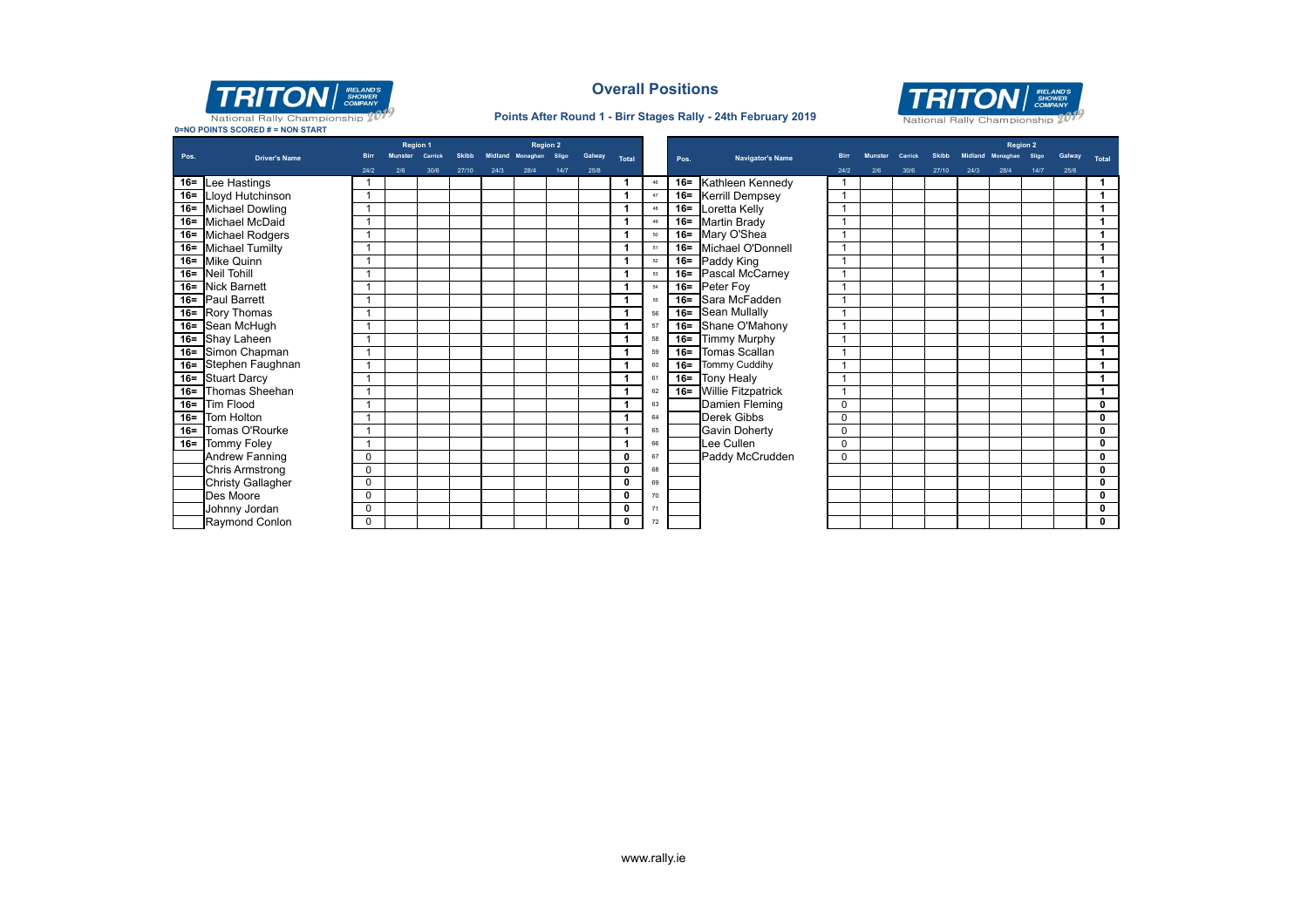

**0=NO POINTS SCORED # = NON START**

#### **Class Positions**



#### **Points After Round 1 - Birr Stages Rally - 24th February 2019**

|                                |                                 |                     | CLASS RESULTS      |              |      |                  |        |                     |                                   |                |                                                                                                                                                                          | CLASS RESULTS  |                |         |       |                        |                 |       |        |                          |
|--------------------------------|---------------------------------|---------------------|--------------------|--------------|------|------------------|--------|---------------------|-----------------------------------|----------------|--------------------------------------------------------------------------------------------------------------------------------------------------------------------------|----------------|----------------|---------|-------|------------------------|-----------------|-------|--------|--------------------------|
|                                |                                 |                     | <b>Region 1</b>    |              |      | <b>Region 2</b>  |        |                     |                                   |                |                                                                                                                                                                          |                | Region 1       |         |       |                        | <b>Region 2</b> |       |        |                          |
| Pos.                           | <b>Driver's Name</b>            |                     | Munster<br>Carrick | <b>Skibb</b> |      | Midland Monaghan | Galway | Total               |                                   | Pos.           | Navigator's Name                                                                                                                                                         |                | <b>Munster</b> | Carrick |       | Skibb Midland Monaghan |                 | Sligo | Galway | Total                    |
|                                |                                 | 24/2                | 30%                | 27/10        | 24/3 | 28/4<br>14/7     | 25/8   |                     |                                   |                |                                                                                                                                                                          |                |                | 30/6    | 27/10 | 24/3                   | 28/4            | 14/7  | 25/8   |                          |
|                                |                                 |                     |                    |              |      |                  |        |                     | Class <sub>1</sub>                |                |                                                                                                                                                                          |                |                |         |       |                        |                 |       |        |                          |
|                                |                                 |                     |                    |              |      |                  |        |                     |                                   |                | Group N up to1600cc (Previously N1 & N2), R1 (atmo up to 1600cc - VR1A/VR1B and turbo up to 1067cc - VR1A/VR1B)                                                          |                |                |         |       |                        |                 |       |        |                          |
|                                | <b>Michael Tumulty</b>          | 10                  |                    |              |      |                  |        | 10                  |                                   | 1              | <b>Eddie Moffitt</b>                                                                                                                                                     | 10             |                |         |       |                        |                 |       |        | 10                       |
| $\overline{2}$                 | Joe Moffitt                     | 8                   |                    |              |      |                  |        | 8                   |                                   |                |                                                                                                                                                                          |                |                |         |       |                        |                 |       |        | $\overline{\mathbf{0}}$  |
|                                |                                 |                     |                    |              |      |                  |        |                     |                                   |                |                                                                                                                                                                          |                |                |         |       |                        |                 |       |        |                          |
|                                |                                 |                     |                    |              |      |                  |        |                     | Class <sub>2</sub>                |                |                                                                                                                                                                          |                |                |         |       |                        |                 |       |        |                          |
|                                |                                 |                     |                    |              |      |                  |        |                     |                                   |                | Group A up to 1600cc, R2, Kit cars up to 1600cc, Group N 1601cc to 2000cc<br>Conor Mohan                                                                                 |                |                |         |       |                        |                 |       |        |                          |
| 1                              | <b>Eamon Kelly</b><br>DJ Browne | 10                  |                    |              |      |                  |        | 10                  |                                   | 1              | Denny Greaney                                                                                                                                                            | 10             |                |         |       |                        |                 |       |        | 10<br>$\bullet$          |
| $\overline{2}$<br>$\mathbf{3}$ | <b>Nick Barnett</b>             | 8<br>$\overline{7}$ |                    |              |      |                  |        | 8<br>$\overline{7}$ |                                   | $\overline{2}$ | Martin Brady                                                                                                                                                             | 8              |                |         |       |                        |                 |       |        | $\overline{7}$           |
|                                |                                 |                     |                    |              |      |                  |        |                     |                                   | $\mathbf{3}$   |                                                                                                                                                                          | $\overline{7}$ |                |         |       |                        |                 |       |        |                          |
|                                |                                 |                     |                    |              |      |                  |        |                     |                                   |                |                                                                                                                                                                          |                |                |         |       |                        |                 |       |        |                          |
|                                |                                 |                     |                    |              |      |                  |        |                     | Class <sub>3</sub>                |                | Group A 1601cc to 2000cc, R2, R3, R3, Super 1600 cars.                                                                                                                   |                |                |         |       |                        |                 |       |        |                          |
| 1                              | Adrian Cannon                   | 10                  |                    |              |      |                  |        | 10                  |                                   | $\mathbf{1}$   | Michael O'Donnell                                                                                                                                                        | 10             |                |         |       |                        |                 |       |        | 10                       |
| $\overline{2}$                 | <b>Michael Rodgers</b>          | 8                   |                    |              |      |                  |        | 8                   |                                   | $\overline{2}$ | <b>Aiden Connolly</b>                                                                                                                                                    | 8              |                |         |       |                        |                 |       |        | $\bullet$                |
| $\mathbf{3}$                   | Keith McFadden                  | $\overline{7}$      |                    |              |      |                  |        | $7^{\circ}$         |                                   | $3^{\circ}$    | Sara McFadden                                                                                                                                                            | $\overline{7}$ |                |         |       |                        |                 |       |        | $\overline{7}$           |
| $\overline{4}$                 | <b>Francis Kelly</b>            | 6                   |                    |              |      |                  |        | 6                   |                                   | $\overline{4}$ | David O'Donoghue                                                                                                                                                         | 6              |                |         |       |                        |                 |       |        | $\overline{6}$           |
| 5                              | Gerard O'Shea                   | 5                   |                    |              |      |                  |        | 5                   |                                   | 5              | Mary O'Shea                                                                                                                                                              | 5              |                |         |       |                        |                 |       |        | 5                        |
|                                |                                 |                     |                    |              |      |                  |        |                     |                                   |                |                                                                                                                                                                          |                |                |         |       |                        |                 |       |        |                          |
|                                |                                 |                     |                    |              |      |                  |        |                     | Class 4                           |                |                                                                                                                                                                          |                |                |         |       |                        |                 |       |        |                          |
|                                |                                 |                     |                    |              |      |                  |        |                     |                                   |                | Group N over 2000 cc (N4 FIA Appendix J 254).                                                                                                                            |                |                |         |       |                        |                 |       |        |                          |
| $\mathbf{1}$                   | <b>Michael Boyle</b>            | 10                  |                    |              |      |                  |        | 10                  |                                   | 1              | Dermot McCafferty                                                                                                                                                        | 10             |                |         |       |                        |                 |       |        | 10                       |
| $\overline{2}$                 | <b>Niall Devine</b>             | 8                   |                    |              |      |                  |        | 8                   |                                   | $\overline{2}$ | Liam McIntyre                                                                                                                                                            | 8              |                |         |       |                        |                 |       |        | 8                        |
| 3                              | Shane Maquire                   | $\overline{7}$      |                    |              |      |                  |        | $\overline{7}$      |                                   | $\mathbf{3}$   | Donal Balfe                                                                                                                                                              | $\overline{7}$ |                |         |       |                        |                 |       |        | $\overline{7}$           |
| $\overline{\mathbf{4}}$        | Tomas O'Rourke                  | 6                   |                    |              |      |                  |        | 6                   |                                   | $\overline{4}$ | <b>Tomas Scallan</b>                                                                                                                                                     | 6              |                |         |       |                        |                 |       |        | $\,$ 6                   |
| 5                              | <b>Neil Tohill</b>              | 5                   |                    |              |      |                  |        | 5                   |                                   | 5              | <b>Gerard Tohill</b>                                                                                                                                                     | 5              |                |         |       |                        |                 |       |        | 5                        |
|                                |                                 |                     |                    |              |      |                  |        |                     |                                   |                |                                                                                                                                                                          |                |                |         |       |                        |                 |       |        |                          |
|                                |                                 |                     |                    |              |      |                  |        |                     | Class <sub>5</sub>                |                |                                                                                                                                                                          |                |                |         |       |                        |                 |       |        |                          |
|                                |                                 |                     |                    |              |      |                  |        |                     |                                   |                | Group R4 (Appendix J 260), Group R5 (S2000 - Rally - 2.0 Atmospheric). Including such cars that have been converted from Left Hand Drive (LHD) to Right Hand Drive (RHD) |                |                |         |       |                        |                 |       |        |                          |
| $\mathbf{1}$                   | Sam Moffet                      | 10                  |                    |              |      |                  |        | 10                  |                                   | $\mathbf{1}$   | James Fulton                                                                                                                                                             | 10             |                |         |       |                        |                 |       |        | 10                       |
| $\overline{2}$                 | Keith Lyons                     | 8                   |                    |              |      |                  |        | 8                   |                                   | $\overline{2}$ | Adam Coffey                                                                                                                                                              | 8              |                |         |       |                        |                 |       |        | $\overline{\mathbf{8}}$  |
| 3                              | Paul Barrett                    | $\overline{7}$      |                    |              |      |                  |        | $\overline{7}$      |                                   | $\mathbf{3}$   | Declan Tumnity                                                                                                                                                           | $\overline{7}$ |                |         |       |                        |                 |       |        | $\overline{7}$           |
|                                |                                 |                     |                    |              |      |                  |        |                     | Class <sub>6</sub>                |                |                                                                                                                                                                          |                |                |         |       |                        |                 |       |        |                          |
|                                |                                 |                     |                    |              |      |                  |        |                     | All cars homologated in FIA R-GT. |                |                                                                                                                                                                          |                |                |         |       |                        |                 |       |        |                          |
|                                |                                 |                     |                    |              |      |                  |        | $\mathbf{0}$        |                                   |                |                                                                                                                                                                          |                |                |         |       |                        |                 |       |        | $\overline{\phantom{0}}$ |
|                                |                                 |                     |                    |              |      |                  |        |                     |                                   |                |                                                                                                                                                                          |                |                |         |       |                        |                 |       |        |                          |
|                                |                                 |                     |                    |              |      |                  |        |                     |                                   |                |                                                                                                                                                                          |                |                |         |       |                        |                 |       |        |                          |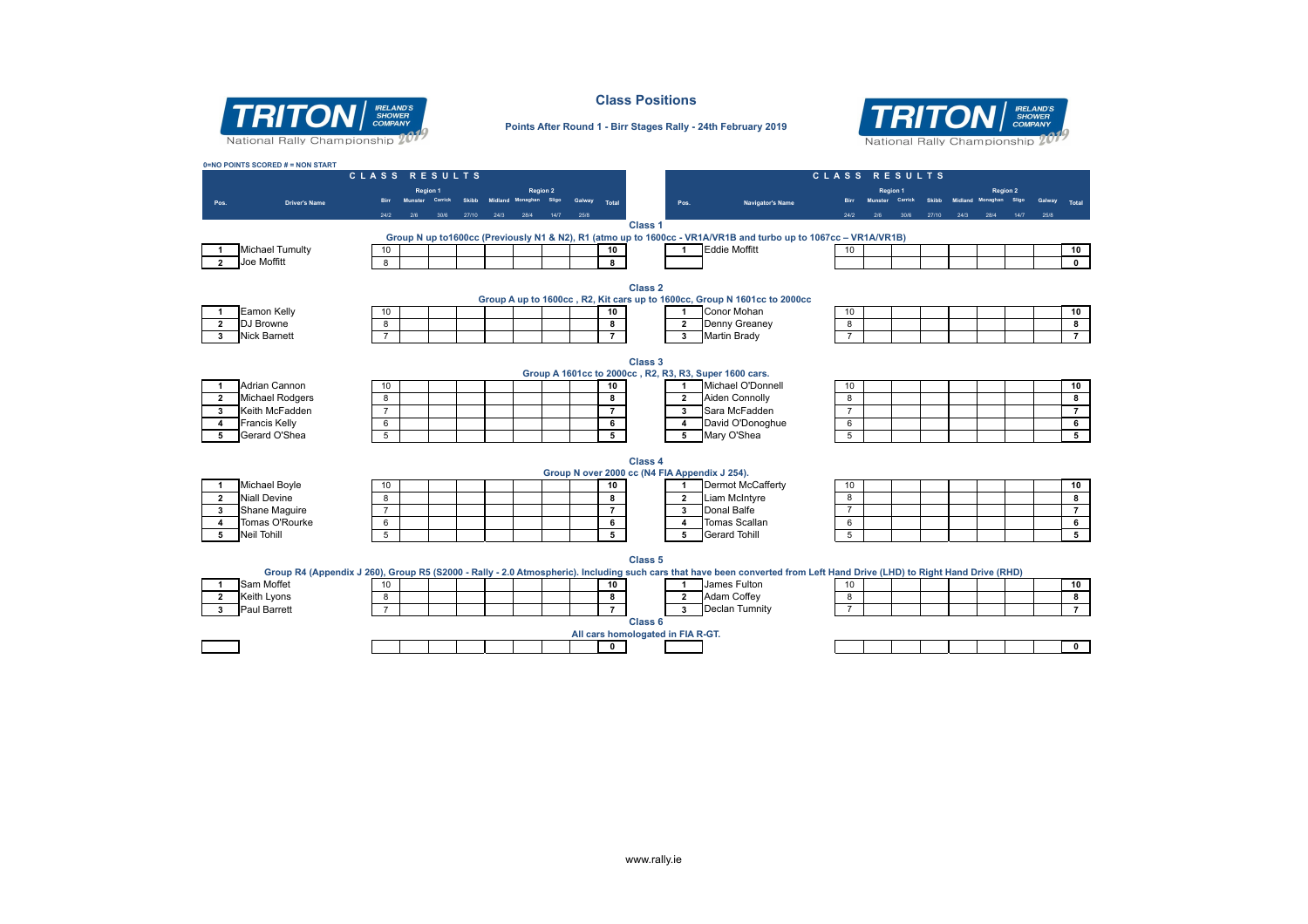

## **Class Positions Points After Round 1 - Birr Stages Rally - 24th February 2019**

# **TRITON** *RELANDS* National Rally Championship 207

|                | 0=NO POINTS SCORED # = NON START | CLASS RESULTS           |          |         |              |      |                                           |      |              |                         |                                             |                                                                                                                                                            | CLASS RESULTS  |                 |         |       |         |                             |              |        |                         |
|----------------|----------------------------------|-------------------------|----------|---------|--------------|------|-------------------------------------------|------|--------------|-------------------------|---------------------------------------------|------------------------------------------------------------------------------------------------------------------------------------------------------------|----------------|-----------------|---------|-------|---------|-----------------------------|--------------|--------|-------------------------|
|                |                                  |                         |          |         |              |      |                                           |      |              |                         |                                             |                                                                                                                                                            |                |                 |         |       |         |                             |              |        |                         |
|                | <b>Driver's Name</b>             | <b>Birr</b>             | Region 1 | Carrick | <b>Skihh</b> |      | <b>Region 2</b><br>Midland Monaghan Sligo |      | Galway Total |                         | Pos.                                        | Navigator's Name                                                                                                                                           |                | <b>Region 1</b> | Carrick | Skihh | Midland | <b>Region 2</b><br>Monaghan | <b>Sligo</b> | Galway | Total                   |
| Pos.           |                                  | 24/2                    |          |         | 27/10        | 24/3 | 28/4                                      | 14/7 | 25/8         |                         |                                             |                                                                                                                                                            |                |                 | 30%     | 27/10 |         |                             | 14/7         |        |                         |
|                |                                  |                         |          |         |              |      |                                           |      |              |                         | Class <sub>7</sub>                          |                                                                                                                                                            |                |                 |         |       |         |                             |              |        |                         |
|                |                                  |                         |          |         |              |      |                                           |      |              |                         |                                             | Group A over 2000cc WRC Cars (1.6T & 2.0T) including cars that have been converted fromLHD to RHD, S2000 Rally 1.6T 28mm Restrictor Refer App 29.1 Class 7 |                |                 |         |       |         |                             |              |        |                         |
| $\mathbf{1}$   | <b>Josh Moffett</b>              | 10                      |          |         |              |      |                                           |      |              | 10                      | $\mathbf{1}$                                | <b>Andy Hayes</b>                                                                                                                                          | 10             |                 |         |       |         |                             |              |        | 10                      |
| $\overline{2}$ | Declan Boyle                     | 8                       |          |         |              |      |                                           |      |              | 8                       | $\overline{2}$                              | <b>Brian Boyle</b>                                                                                                                                         | 8              |                 |         |       |         |                             |              |        | 8                       |
| 3              | <b>Roy White</b>                 | $\overline{7}$          |          |         |              |      |                                           |      |              | $\overline{7}$          | $\overline{\mathbf{3}}$                     | James O'Brien                                                                                                                                              | $\overline{7}$ |                 |         |       |         |                             |              |        | $\overline{7}$          |
| 4              | Peadar Hurson                    | 6                       |          |         |              |      |                                           |      |              | 6                       | $\overline{\mathbf{4}}$                     | Damien Connolly                                                                                                                                            | 6              |                 |         |       |         |                             |              |        | 6                       |
| 5              | <b>Niall Maguire</b>             | 5                       |          |         |              |      |                                           |      |              | $\overline{5}$          | $\overline{5}$                              | <b>Anthony Nestor</b>                                                                                                                                      | 5              |                 |         |       |         |                             |              |        | 5                       |
| 6              | Joseph McGonigle                 | $\overline{4}$          |          |         |              |      |                                           |      |              | $\overline{4}$          | 6                                           | Ciaran Geaney                                                                                                                                              | $\overline{4}$ |                 |         |       |         |                             |              |        | $\overline{4}$          |
| $\overline{7}$ | Declan McGrory                   | $\overline{3}$          |          |         |              |      |                                           |      |              | $\overline{\mathbf{3}}$ | $\overline{7}$                              | Stephen O'Hanlon                                                                                                                                           | $\overline{3}$ |                 |         |       |         |                             |              |        | $\overline{\mathbf{3}}$ |
| 8              | <b>Kevin Barrett</b>             | $\overline{2}$          |          |         |              |      |                                           |      |              | $\overline{2}$          | 8                                           | Sean Mullally                                                                                                                                              | $\overline{2}$ |                 |         |       |         |                             |              |        | $\overline{2}$          |
| 9              | <b>Frank Barrett</b>             | $\mathbf{1}$            |          |         |              |      |                                           |      |              | $\mathbf{1}$            | $\overline{9}$                              | Darren Barrett                                                                                                                                             | $\mathbf{1}$   |                 |         |       |         |                             |              |        | $\overline{1}$          |
|                |                                  |                         |          |         |              |      |                                           |      |              |                         |                                             |                                                                                                                                                            |                |                 |         |       |         |                             |              |        |                         |
|                |                                  |                         |          |         |              |      |                                           |      |              |                         | Class 9                                     |                                                                                                                                                            |                |                 |         |       |         |                             |              |        |                         |
|                |                                  |                         |          |         |              |      |                                           |      |              |                         | Modified cars up to 1450cc - 2 wheel drive. |                                                                                                                                                            |                |                 |         |       |         |                             |              |        |                         |
| $\mathbf{1}$   | Lloyd Hutchinson                 | 10                      |          |         |              |      |                                           |      |              | 10                      | $\mathbf{1}$                                | <b>Willie Fitzpatrick</b>                                                                                                                                  | 10             |                 |         |       |         |                             |              |        | 10                      |
| $\overline{2}$ | Shay Laheen                      | $\overline{\mathbf{8}}$ |          |         |              |      |                                           |      |              | 8                       | $\overline{2}$                              | <b>Kerrill Dempsey</b>                                                                                                                                     | 8              |                 |         |       |         |                             |              |        | 8                       |
| 3              | Thomas Sheehan                   | $\overline{7}$          |          |         |              |      |                                           |      |              | $\overline{7}$          | 3                                           | Jenny Shehan                                                                                                                                               | $\overline{7}$ |                 |         |       |         |                             |              |        | $\overline{7}$          |
|                |                                  |                         |          |         |              |      |                                           |      |              |                         |                                             |                                                                                                                                                            |                |                 |         |       |         |                             |              |        |                         |
|                |                                  |                         |          |         |              |      |                                           |      |              |                         | Class 10                                    |                                                                                                                                                            |                |                 |         |       |         |                             |              |        |                         |
|                |                                  |                         |          |         |              |      |                                           |      |              |                         |                                             | Modified cars 1451cc to 1650cc not more than 2 valves per cylinder, 2 wheel drive.                                                                         |                |                 |         |       |         |                             |              |        |                         |
|                |                                  |                         |          |         |              |      |                                           |      |              | $\mathbf 0$             |                                             |                                                                                                                                                            |                |                 |         |       |         |                             |              |        | $\overline{\mathbf{0}}$ |
|                |                                  |                         |          |         |              |      |                                           |      |              |                         |                                             |                                                                                                                                                            |                |                 |         |       |         |                             |              |        |                         |
|                |                                  |                         |          |         |              |      |                                           |      |              |                         | <b>Class 11F</b>                            |                                                                                                                                                            |                |                 |         |       |         |                             |              |        |                         |
|                |                                  |                         |          |         |              |      |                                           |      |              |                         |                                             | Modified FWD cars 1451cc to 1650cc more than 2 valves per cylinder.                                                                                        |                |                 |         |       |         |                             |              |        |                         |
| $\overline{1}$ | Tommy Foley                      | 10                      |          |         |              |      |                                           |      |              | 10                      | $\mathbf{1}$                                | David Doyle                                                                                                                                                | 10             |                 |         |       |         |                             |              |        | 10                      |
| $\overline{2}$ | Colum Browne                     | 8                       |          |         |              |      |                                           |      |              | $\overline{\mathbf{8}}$ | $\overline{2}$                              | Paddy King                                                                                                                                                 | 8              |                 |         |       |         |                             |              |        | $\overline{\mathbf{8}}$ |
| 3              | Des Lyons                        | $\overline{7}$          |          |         |              |      |                                           |      |              | $\overline{7}$          | 3                                           | <b>Des Sherlock</b>                                                                                                                                        | $\overline{7}$ |                 |         |       |         |                             |              |        | $\overline{7}$          |
| 4              | Gordon Nimmo                     | 6                       |          |         |              |      |                                           |      |              | 6                       | $\overline{4}$                              | Chrystal Culkeen                                                                                                                                           | 6              |                 |         |       |         |                             |              |        | 6                       |
|                |                                  |                         |          |         |              |      |                                           |      |              |                         |                                             |                                                                                                                                                            |                |                 |         |       |         |                             |              |        |                         |
|                |                                  |                         |          |         |              |      |                                           |      |              |                         | Class 11R                                   |                                                                                                                                                            |                |                 |         |       |         |                             |              |        |                         |
|                |                                  |                         |          |         |              |      |                                           |      |              |                         |                                             | Modified RWD cars 1451cc to 1650cc more than 2 valves per cylinder.                                                                                        |                |                 |         |       |         |                             |              |        |                         |
| $\mathbf{1}$   | Jason Black                      | 10                      |          |         |              |      |                                           |      |              | 10                      | $\mathbf{1}$                                | Karl Egan                                                                                                                                                  | 10             |                 |         |       |         |                             |              |        | 10                      |
| $\overline{2}$ | Tim Flood                        | 8                       |          |         |              |      |                                           |      |              | $\overline{\mathbf{8}}$ | $\overline{2}$                              | <b>Anthony Smith</b>                                                                                                                                       | 8              |                 |         |       |         |                             |              |        | $\overline{\mathbf{8}}$ |
| 3              | Christopher McLaughlin           | $\overline{7}$          |          |         |              |      |                                           |      |              | $\overline{7}$          | 3                                           | Loretta Kelly                                                                                                                                              | $\overline{7}$ |                 |         |       |         |                             |              |        | $\overline{7}$          |
| 4              | Stephen Faughnan                 | 6                       |          |         |              |      |                                           |      |              | 6                       | $\overline{\mathbf{4}}$                     | Amy Faughnan                                                                                                                                               | 6              |                 |         |       |         |                             |              |        | 6                       |
| 5              | <b>Corey Eves</b>                | 5                       |          |         |              |      |                                           |      |              | 5                       | 5                                           | Pascal McCarney                                                                                                                                            | 5              |                 |         |       |         |                             |              |        | 5                       |
| 6              | <b>Eddie Kennelly</b>            | $\overline{4}$          |          |         |              |      |                                           |      |              | $\overline{4}$          | $\overline{\mathbf{6}}$                     | <b>Timmy Murphy</b>                                                                                                                                        | $\overline{4}$ |                 |         |       |         |                             |              |        | $\overline{4}$          |
| $\overline{7}$ | <b>Billy Nolan</b>               | $\overline{3}$          |          |         |              |      |                                           |      |              | $\overline{\mathbf{3}}$ | $\overline{7}$                              | Shane O'Mahony                                                                                                                                             | 3              |                 |         |       |         |                             |              |        | $\overline{\mathbf{3}}$ |
|                | <b>Christy Gallagher</b>         | $\mathsf 0$             |          |         |              |      |                                           |      |              | $\mathbf 0$             |                                             | Lee Cullen                                                                                                                                                 | 0              |                 |         |       |         |                             |              |        | $\mathbf 0$             |
|                |                                  |                         |          |         |              |      |                                           |      |              |                         |                                             |                                                                                                                                                            |                |                 |         |       |         |                             |              |        |                         |
|                |                                  |                         |          |         |              |      |                                           |      |              |                         |                                             |                                                                                                                                                            |                |                 |         |       |         |                             |              |        |                         |
|                |                                  |                         |          |         |              |      |                                           |      |              |                         |                                             |                                                                                                                                                            |                |                 |         |       |         |                             |              |        |                         |
|                |                                  |                         |          |         |              |      |                                           |      |              |                         |                                             |                                                                                                                                                            |                |                 |         |       |         |                             |              |        |                         |
|                |                                  |                         |          |         |              |      |                                           |      |              |                         |                                             |                                                                                                                                                            |                |                 |         |       |         |                             |              |        |                         |
|                |                                  |                         |          |         |              |      |                                           |      |              |                         |                                             |                                                                                                                                                            |                |                 |         |       |         |                             |              |        |                         |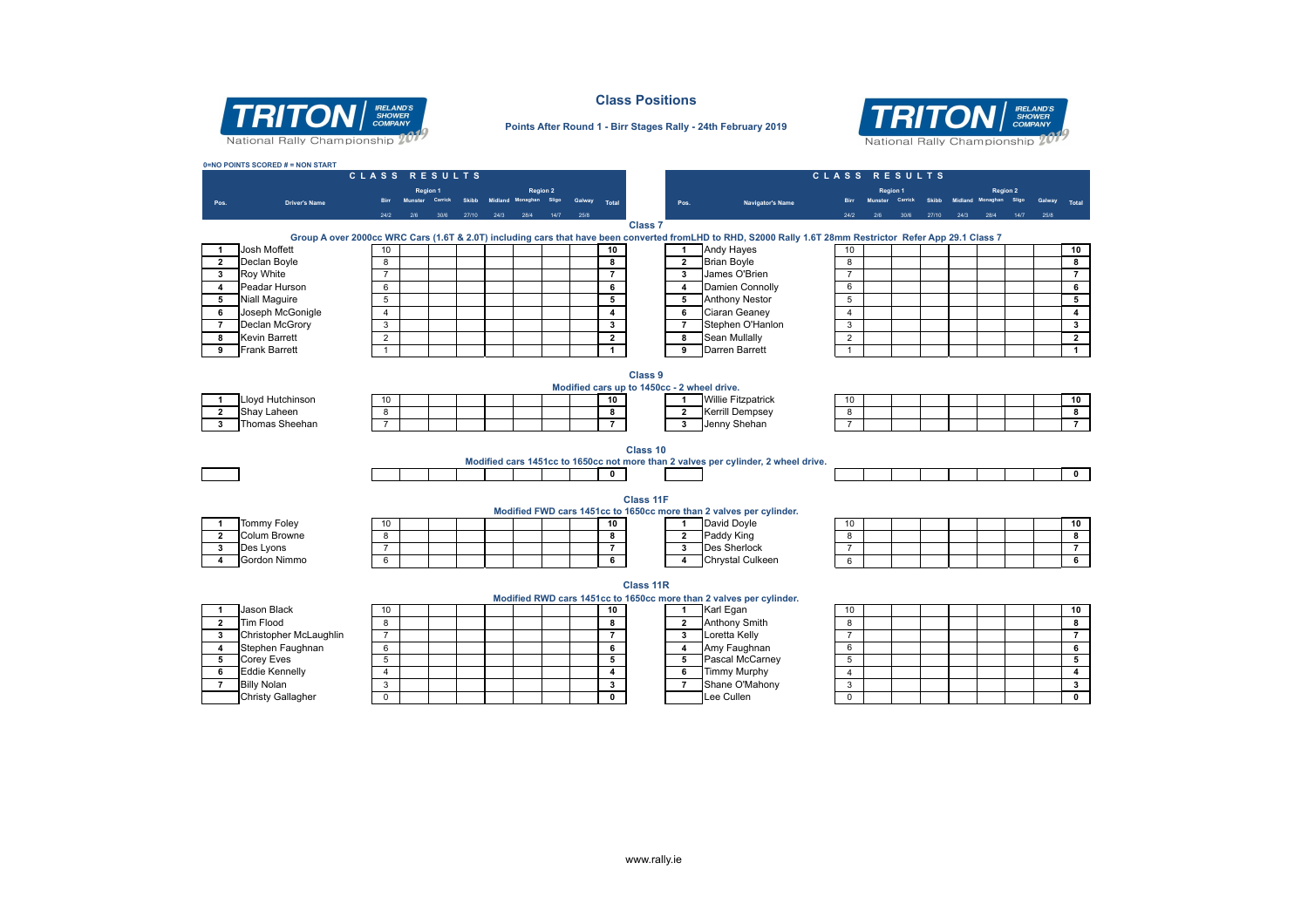

**0=NO POINTS SCORED # = NON START**

#### **Class Positions**



#### **Points After Round 1 - Birr Stages Rally - 24th February 2019**

**C L A S S R E S U L T S C L A S S R E S U L T S**

|                |                        |                | <b>Region 1</b> |         |       | <b>Region 2</b>  |      |        |                |          |                      |                                                                                                         |                |         | Region 1 |              |      |                  | <b>Region 2</b> |      |                         |
|----------------|------------------------|----------------|-----------------|---------|-------|------------------|------|--------|----------------|----------|----------------------|---------------------------------------------------------------------------------------------------------|----------------|---------|----------|--------------|------|------------------|-----------------|------|-------------------------|
| Pos.           | <b>Driver's Name</b>   |                |                 | Carrick |       | Midland Monaghan |      | Galway | <b>Total</b>   |          | Pos.                 | <b>Navigator's Name</b>                                                                                 | <b>Birr</b>    | Munster | Carrick  | <b>Skibb</b> |      | Midland Monaghan |                 |      | Total                   |
|                |                        | 24/2           | 2/6             | 30/6    | 27/10 | 24/3 28/4        | 14/7 | 25/8   |                |          |                      |                                                                                                         | 24/2           | 2/6     | 30/6     | 27/10        | 24/3 | 28/4             | 14/7            | 25/8 |                         |
|                |                        |                |                 |         |       |                  |      |        |                | Class 12 |                      | Modified cars 1651cc to 2100cc not more than 2 valves per cylinder, 2 wheel drive.                      |                |         |          |              |      |                  |                 |      |                         |
|                | James Cassidy          | 10             |                 |         |       |                  |      |        | 10             |          | $\mathbf{1}$         | Domhnall Lennon                                                                                         | 10             |         |          |              |      |                  |                 |      | 10                      |
| $\overline{2}$ | <b>Michael McDaid</b>  | 8              |                 |         |       |                  |      |        | 8              |          | $\overline{2}$       | Daire Maguire                                                                                           | 8              |         |          |              |      |                  |                 |      | 8                       |
| 3              | John O'Rourke          | $\overline{7}$ |                 |         |       |                  |      |        | $\overline{7}$ |          | $\mathbf{3}$         | <b>Tommy Cuddihy</b>                                                                                    | $\overline{7}$ |         |          |              |      |                  |                 |      | $\overline{7}$          |
|                |                        |                |                 |         |       |                  |      |        |                |          |                      |                                                                                                         |                |         |          |              |      |                  |                 |      |                         |
|                |                        |                |                 |         |       |                  |      |        |                | Class 13 |                      |                                                                                                         |                |         |          |              |      |                  |                 |      |                         |
|                |                        |                |                 |         |       |                  |      |        |                |          |                      | Modified cars 1651cc to 2100cc more than 2 valves per cylinder, 2 wheel drive.                          |                |         |          |              |      |                  |                 |      |                         |
| 1              | David Moffett          | 10             |                 |         |       |                  |      |        | 10             |          | $\blacktriangleleft$ | <b>Martin Connolly</b>                                                                                  | 10             |         |          |              |      |                  |                 |      | 10                      |
| $\overline{2}$ | <b>Barry Morris</b>    | 8              |                 |         |       |                  |      |        | 8              |          | $\overline{2}$       | Declan Campbell                                                                                         | 8              |         |          |              |      |                  |                 |      | 8                       |
| 3              | Jason Tuthill          | $\overline{7}$ |                 |         |       |                  |      |        | $\overline{7}$ |          | 3                    | <b>Ben Teggart</b>                                                                                      | $\overline{7}$ |         |          |              |      |                  |                 |      | $\overline{7}$          |
| 4              | <b>Gareth Black</b>    | 6              |                 |         |       |                  |      |        | 6              |          | 4                    | Grace O'Brien                                                                                           | 6              |         |          |              |      |                  |                 |      | 6                       |
| 5              | <b>Rory Thomas</b>     | 5              |                 |         |       |                  |      |        | 5              |          | 5                    | <b>Aidan Thomas</b>                                                                                     | 5              |         |          |              |      |                  |                 |      | $\overline{\mathbf{5}}$ |
| 6              | Ger O'Brien            | $\overline{4}$ |                 |         |       |                  |      |        | 4              |          | 6                    | John Liston                                                                                             | $\overline{4}$ |         |          |              |      |                  |                 |      | $\overline{4}$          |
| $\overline{7}$ | <b>Michael Dowling</b> | 3              |                 |         |       |                  |      |        | 3              |          |                      | Damien Fleming                                                                                          | 0              |         |          |              |      |                  |                 |      | $\pmb{0}$               |
|                | Raymond Conlon         | $\mathbf 0$    |                 |         |       |                  |      |        | $\mathbf 0$    |          |                      | Paddy McCrudden                                                                                         | $\mathbf 0$    |         |          |              |      |                  |                 |      | $\mathbf 0$             |
|                | Johnny Jordan          | $\mathbf 0$    |                 |         |       |                  |      |        | $\mathbf 0$    |          |                      |                                                                                                         |                |         |          |              |      |                  |                 |      | $\overline{\mathbf{0}}$ |
|                |                        |                |                 |         |       |                  |      |        |                |          |                      |                                                                                                         |                |         |          |              |      |                  |                 |      |                         |
|                |                        |                |                 |         |       |                  |      |        |                | Class 14 |                      |                                                                                                         |                |         |          |              |      |                  |                 |      |                         |
|                |                        |                |                 |         |       |                  |      |        |                |          |                      | Modified cars 2101cc to 3500cc, 2 wheel drive. (Max 2 valves per cylinder over 3000cc actual capacity). |                |         |          |              |      |                  |                 |      |                         |
|                | James M Stafford       | 10             |                 |         |       |                  |      |        | 10             |          | $\blacksquare$       | Jeff Case                                                                                               | 10             |         |          |              |      |                  |                 |      | 10                      |
| $\overline{2}$ | <b>Kevin Eves</b>      | 8              |                 |         |       |                  |      |        | 8              |          | $\overline{2}$       | Chris Melly                                                                                             | 8              |         |          |              |      |                  |                 |      | 8                       |
| 3              | JF Shovelin            | $\overline{7}$ |                 |         |       |                  |      |        | $\overline{7}$ |          | $\mathbf{3}$         | <b>Emmet Brosnan</b>                                                                                    | $\overline{7}$ |         |          |              |      |                  |                 |      | $\overline{7}$          |
| 4              | <b>Stuart Darcy</b>    | 6              |                 |         |       |                  |      |        | 6              |          | 4                    | <b>Emmet Sherry</b>                                                                                     | 6              |         |          |              |      |                  |                 |      | 6                       |
| 5              | Mike Quinn             | 5              |                 |         |       |                  |      |        | 5              |          | 5                    | <b>Tony Healy</b>                                                                                       | 5              |         |          |              |      |                  |                 |      | 5                       |
|                | <b>Chris Armstrong</b> | $\mathbf 0$    |                 |         |       |                  |      |        | $\mathbf 0$    |          | 6                    | <b>Gavin Doherty</b>                                                                                    | 0              |         |          |              |      |                  |                 |      | $\mathbf 0$             |
|                | Eoin Duffin            | #              |                 |         |       |                  |      |        | 0              |          |                      |                                                                                                         |                |         |          |              |      |                  |                 |      | $\mathbf{0}$            |
|                | Des Moore              | $\mathsf{O}$   |                 |         |       |                  |      |        | 0              |          |                      |                                                                                                         |                |         |          |              |      |                  |                 |      | $\mathbf 0$             |
|                |                        |                |                 |         |       |                  |      |        |                |          |                      |                                                                                                         |                |         |          |              |      |                  |                 |      |                         |
|                |                        |                |                 |         |       |                  |      |        |                | Class 15 |                      |                                                                                                         |                |         |          |              |      |                  |                 |      |                         |

**Four-wheel drive cars whose homologation has expired. See notes 3 & 5. 1** Ian Roche 10 **10 10 10 10 10 10 1 10 1** *x* **11** *x* **11** *x* **11** *x* **11** *x* **11** *x* **11** *x* **11** *x* **11** *x* **11** *x* **11** *x* **11** *x* **11** *x* **11** *x* **11 11 11** 

| ∎ian Roche       | . . |  |  |  | - 10     |  | нк ат<br>nieen Kenneav | -10 |  |  |  | . . |
|------------------|-----|--|--|--|----------|--|------------------------|-----|--|--|--|-----|
| ı McHuah<br>Sea. |     |  |  |  | <u>n</u> |  |                        |     |  |  |  |     |
|                  |     |  |  |  |          |  |                        |     |  |  |  |     |

www.rally.ie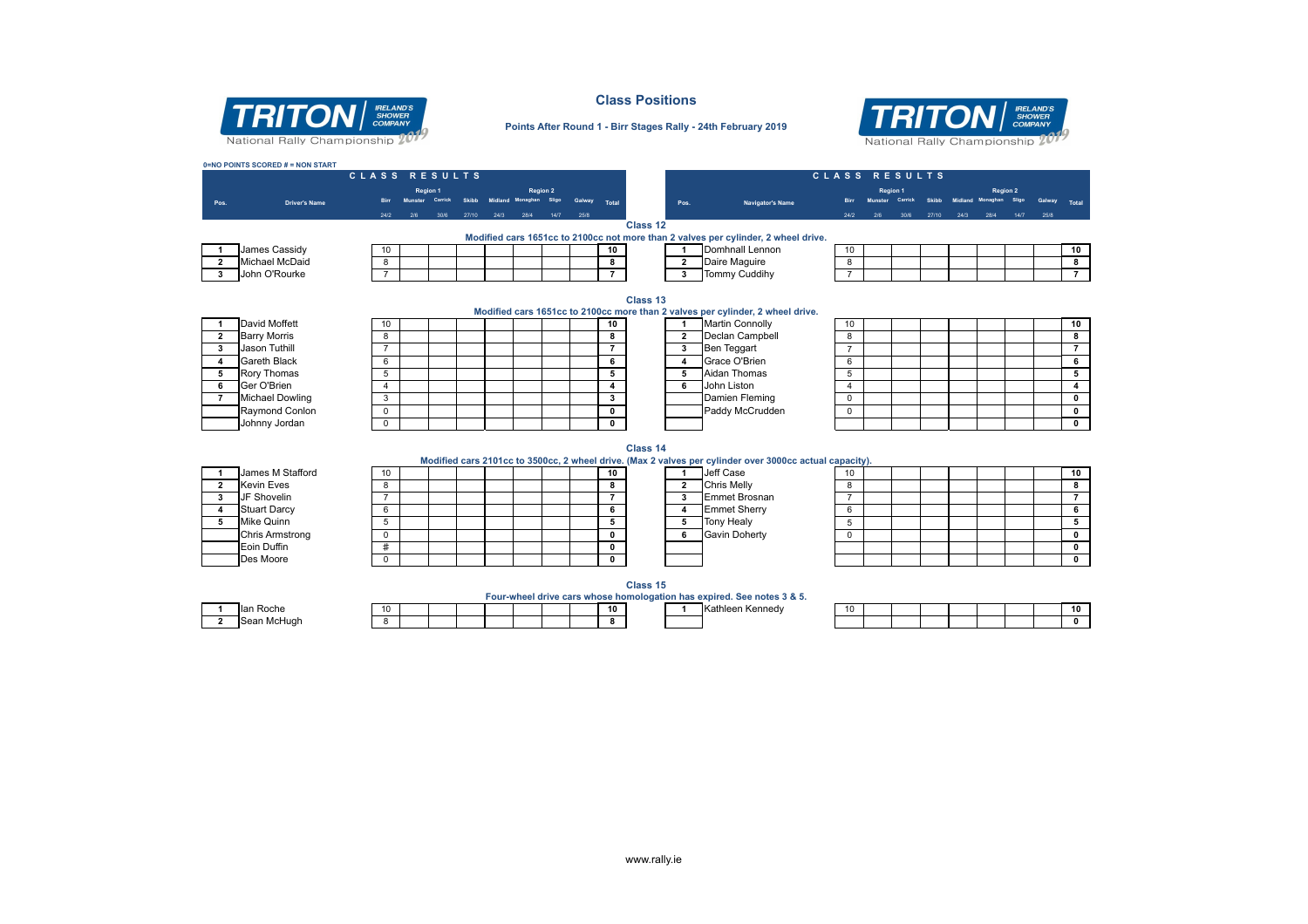

#### **Class Positions**



#### **Points After Round 1 - Birr Stages Rally - 24th February 2019**

|      |                                        | CLASS RESULTS    |     |                            |              |      |                                           |      |        |                                |                                       |                                                                                             | CLASS RESULTS    |          |                 |              |      |                                     |       |               |
|------|----------------------------------------|------------------|-----|----------------------------|--------------|------|-------------------------------------------|------|--------|--------------------------------|---------------------------------------|---------------------------------------------------------------------------------------------|------------------|----------|-----------------|--------------|------|-------------------------------------|-------|---------------|
|      |                                        |                  |     | <b>Region 1</b><br>Carrick | <b>Skibb</b> |      | <b>Region 2</b><br>Midland Monaghan Sligo |      | Galway |                                |                                       |                                                                                             |                  | Region 1 | Munster Carrick | <b>Skibb</b> |      | <b>Region 2</b><br>Midland Monaghan | Sligo | <b>Galway</b> |
| Pos. | <b>Driver's Name</b>                   |                  |     |                            |              |      |                                           |      |        | Total                          | Pos.                                  | Navigator's Name                                                                            |                  |          |                 |              |      |                                     |       |               |
|      |                                        | 24/2             | 2/6 | 30/6                       | 27/10        | 24/3 | 28/4                                      | 14/7 | 25/8   |                                | Class 16                              |                                                                                             | 24/2             | 2/6      | 30/6            | 27/10        | 24/3 | 28/4                                | 14/7  | 25/8          |
|      |                                        |                  |     |                            |              |      |                                           |      |        |                                |                                       | See Appendix 29.1, Article 21. As per the technical regulations published on the MI website |                  |          |                 |              |      |                                     |       |               |
|      | Michael Cunniffe                       | 10               |     |                            |              |      |                                           |      |        | 10                             | -1                                    | <b>Barry Talt</b>                                                                           | 10               |          |                 |              |      |                                     |       |               |
|      | Jason Murphy                           | 8                |     |                            |              |      |                                           |      |        | 8                              |                                       | Paul Curran                                                                                 | $\mathbf 0$      |          |                 |              |      |                                     |       |               |
|      | <b>Michael Collins</b>                 | $\mathbf 0$      |     |                            |              |      |                                           |      |        | $\mathbf 0$                    |                                       |                                                                                             |                  |          |                 |              |      |                                     |       |               |
|      |                                        |                  |     |                            |              |      |                                           |      |        |                                |                                       |                                                                                             |                  |          |                 |              |      |                                     |       |               |
|      |                                        |                  |     |                            |              |      |                                           |      |        |                                | Class 16A                             |                                                                                             |                  |          |                 |              |      |                                     |       |               |
|      |                                        |                  |     |                            |              |      |                                           |      |        |                                | See Appendix 29.1, Article 21.2.      |                                                                                             |                  |          |                 |              |      |                                     |       |               |
|      | <b>Michael Hamilton</b>                | 10               |     |                            |              |      |                                           |      |        | 10                             | -1                                    | Shane Byrne                                                                                 | 10               |          |                 |              |      |                                     |       |               |
|      | David Kelly                            | 8                |     |                            |              |      |                                           |      |        | 8                              | $\overline{2}$                        | <b>Kenny Bustard</b>                                                                        | 8                |          |                 |              |      |                                     |       |               |
|      | <b>Nigel Roche</b>                     | $\mathbf 0$      |     |                            |              |      |                                           |      |        | $\mathbf{0}$                   |                                       | Stephen Joyce                                                                               | $\Omega$         |          |                 |              |      |                                     |       |               |
|      | Jake Lennon                            | $\mathbf 0$      |     |                            |              |      |                                           |      |        | $\mathbf 0$                    |                                       | Keith McCarthy                                                                              | $\mathbf 0$      |          |                 |              |      |                                     |       |               |
|      | Conor Murphy                           | $\Omega$         |     |                            |              |      |                                           |      |        | $\mathbf{0}$                   |                                       |                                                                                             |                  |          |                 |              |      |                                     |       |               |
|      |                                        |                  |     |                            |              |      |                                           |      |        |                                |                                       |                                                                                             |                  |          |                 |              |      |                                     |       |               |
|      |                                        |                  |     |                            |              |      |                                           |      |        |                                | <b>Historic Classes 17/18/19</b>      |                                                                                             |                  |          |                 |              |      |                                     |       |               |
|      |                                        |                  |     |                            |              |      |                                           |      |        |                                | See Appendix 29.1, Article 17,18,& 19 |                                                                                             |                  |          |                 |              |      |                                     |       |               |
|      |                                        |                  |     |                            |              |      |                                           |      |        | $\mathbf{0}$                   |                                       |                                                                                             |                  |          |                 |              |      |                                     |       |               |
|      |                                        |                  |     |                            |              |      |                                           |      |        |                                |                                       |                                                                                             |                  |          |                 |              |      |                                     |       |               |
|      |                                        |                  |     |                            |              |      |                                           |      |        |                                | Class 20                              |                                                                                             |                  |          |                 |              |      |                                     |       |               |
|      |                                        |                  |     |                            |              |      |                                           |      |        |                                |                                       | Modified 4 Wheel Drive Cars (4WD). See note 16 on classes.                                  |                  |          |                 |              |      |                                     |       |               |
|      | Jason McSweeney                        | 10               |     |                            |              |      |                                           |      |        | 10                             | $\mathbf{1}$                          | Liam Brennan                                                                                | 10               |          |                 |              |      |                                     |       |               |
|      | Darren McKelvey                        | 8                |     |                            |              |      |                                           |      |        | 8                              | $\overline{2}$                        | Dean O'Sullivan                                                                             | 8                |          |                 |              |      |                                     |       |               |
|      |                                        | $\overline{7}$   |     |                            |              |      |                                           |      |        | $\overline{7}$                 | 3                                     | Alistair Wyllie                                                                             | $\overline{7}$   |          |                 |              |      |                                     |       |               |
|      |                                        |                  |     |                            |              |      |                                           |      |        | 6                              | $\overline{4}$                        | Darren Curran                                                                               | 6                |          |                 |              |      |                                     |       |               |
|      | Lee Hastings                           | 6                |     |                            |              |      |                                           |      |        | 5                              | 5                                     | Peter Foy                                                                                   | 5                |          |                 |              |      |                                     |       |               |
|      | Aaron McLaughlin                       | 5                |     |                            |              |      |                                           |      |        |                                | 6                                     | Ger Leech                                                                                   | $\overline{4}$   |          |                 |              |      |                                     |       |               |
|      | Simon Chapman                          |                  |     |                            |              |      |                                           |      |        |                                |                                       |                                                                                             |                  |          |                 |              |      |                                     |       |               |
|      | Tom Holton                             | $\overline{4}$   |     |                            |              |      |                                           |      |        | $\overline{4}$<br>$\mathbf{3}$ | $\overline{7}$                        | Eoin Corcoran                                                                               |                  |          |                 |              |      |                                     |       |               |
|      | Anthony Roche<br><b>Andrew Fanning</b> | 3<br>$\mathbf 0$ |     |                            |              |      |                                           |      |        | $\mathbf 0$                    |                                       | Derek Gibbs                                                                                 | 3<br>$\mathbf 0$ |          |                 |              |      |                                     |       |               |

|  |  |  | Class <sub>23</sub><br>Novice Class (See Appendix 29.1 Artio |  |
|--|--|--|--------------------------------------------------------------|--|
|  |  |  |                                                              |  |
|  |  |  |                                                              |  |
|  |  |  |                                                              |  |

|  | (See Appendix 29.1 Article 23) |  |  |  |  |  |
|--|--------------------------------|--|--|--|--|--|
|  |                                |  |  |  |  |  |
|  |                                |  |  |  |  |  |
|  |                                |  |  |  |  |  |